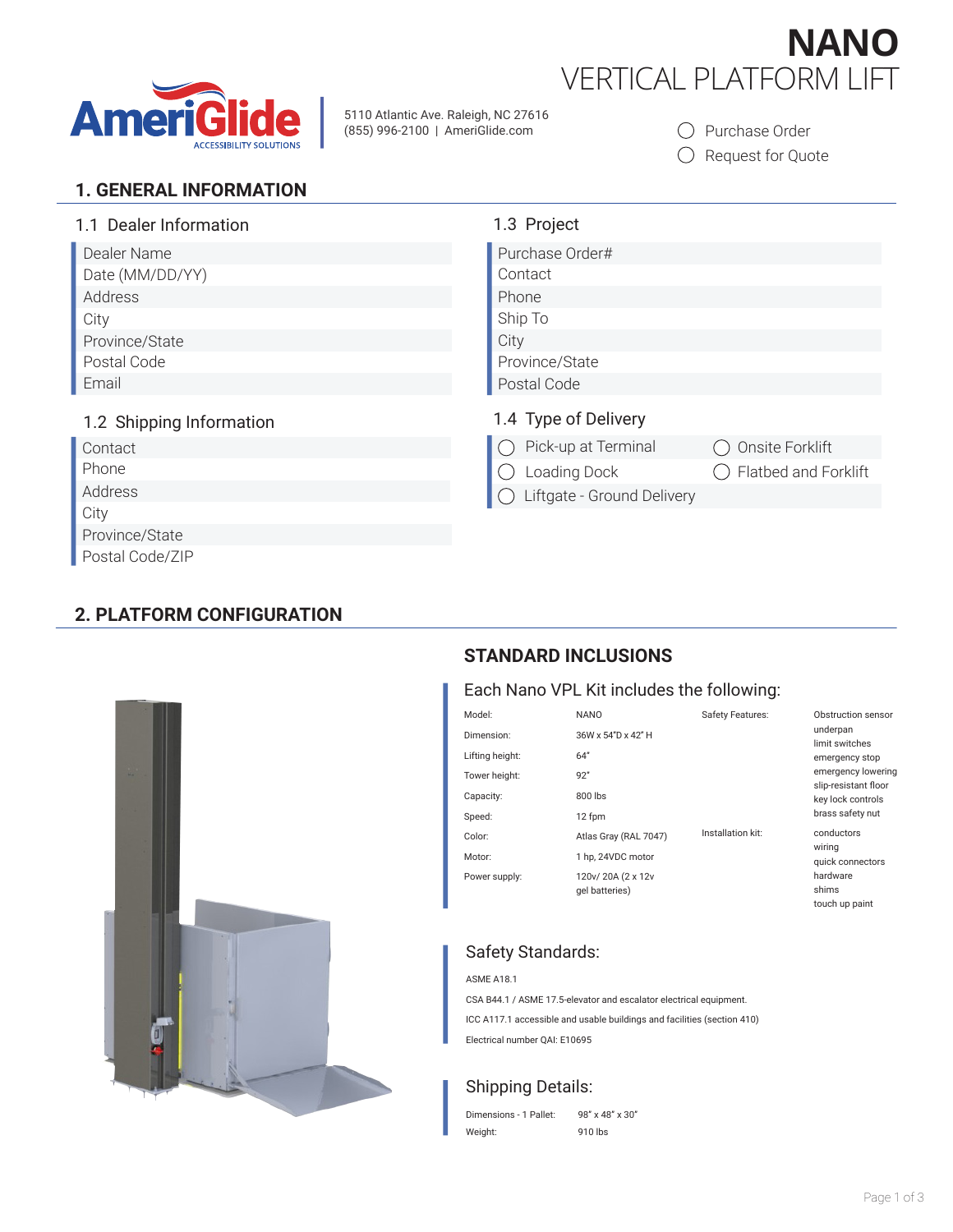

# **2. PLATFORM CONFIGURATION CONTINUED**

#### 2.2 Dimensions



#### 2.3 Application

 $\bigcirc$ RESIDENTIAL  $\bigcirc$ COMMERCIAL

# 2.4 Cab Configuration (Check One)



#### **3. PLATFORM CONFIGURATION**

3.1 Call Station Options (Please select your configuration)





5110 Atlantic Ave. Raleigh, NC 27616 (855) 996-2100 | AmeriGlide.com